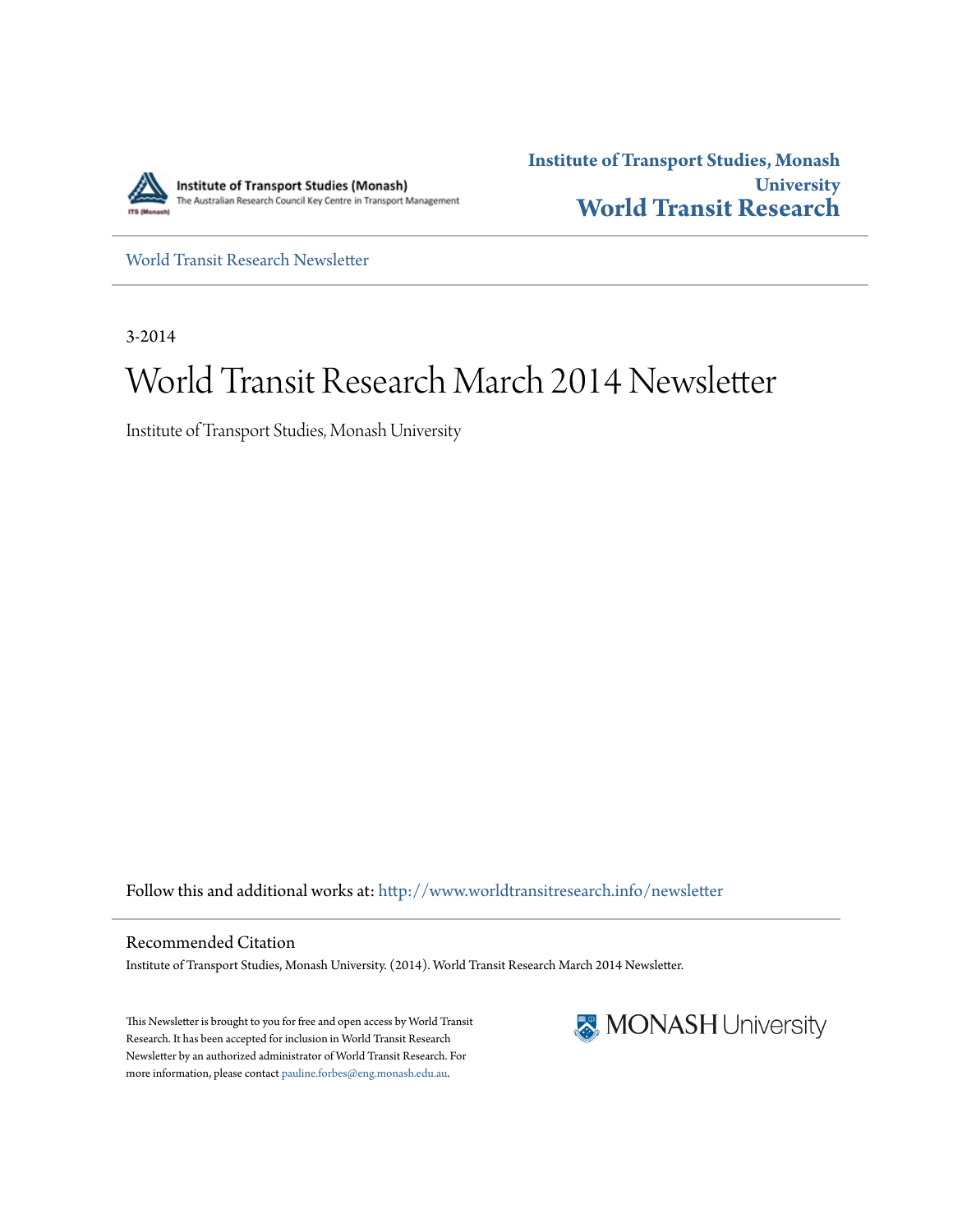

# **World Transit Research**

### **March 2014 Newsletter**

[http://www.worldtransitresearch.info](http://www.worldtransitresearch.info/)

Welcome to the Twentysecond WORLD TRANSIT RESEARCH (WTR) clearinghouse newsletter. This newsletter, which is published bimonthly, summarises new research published in the field which has been added to the World Transit Research clearinghouse research database.

WTR is now used by public transport researchers in over 7,000 cities and towns in 170 countries worldwide.

#### **BACKGROUND**

World Transit Research (WTR) is designed to help public transport practitioners and researchers get easier access to quality research in the field of public transport planning. WTR is a free repository of research papers, reports, research abstracts and links to research findings from leading research journals indexed and searchable to ensure easier access to topics of interest. The site is developed and run by the Public Transport [Research Group](http://eng.monash.edu.au/civil/research/centres/its/research-activities/public-transport-planning.html) at the Institute of Transport Studies, Monash University. The clearinghouse performs the following functions:

- Search/Find The database is searchable on key words and also via a list of subject areas
- Newsletter Subscription Those accessing the website can enrol in a free email newsletter. This broadcasts new publications in the field every 2 months
- Links links to relevant associated sites are provided
- Submit Research Researchers can use the website to suggest items for inclusion in the database. Copyright requirements are described.

#### **NEWSLETTER**

Your recommendation can help grow our number of subscribers. Do you know someone interested in public transport research that would like to receive this newsletter? Ask them to go to<http://www.worldtransitresearch.info/> and enter their email address in the box provided under **Newsletter** 

#### **NEW WEBSITE MANAGER**

WTR has a new website manager, Wendy Walker. Welcome to Wendy and many thanks go to the previous manager, Pauline Forbes who has moved on to a new role at Monash.

#### **NEW ADDITIONS**

World Transit Research clearinghouse now includes some 5,067 research reports/papers. Some 68 published papers have been added. The new ones are listed in the attached table. In addition new journals and relevant papers are also occasionally added from previous publication records.

#### **CONTRIBUTE YOUR RESEARCH AND INCREASE YOUR CITATIONS**

Should you have any relevant papers that you think should be included in this repository, please log on to [www.worldtransitresearch.info](http://www.worldtransitresearch.info/) and click on the Submit Research icon. The WTR Clearinghouse is a very effective tool to increase author citations of research since it acts to publicise your research to those interested in this field.

#### **UNSUBSCRIBE**

Click here to **unsubscribe** from this newsletter.

#### **JOURNAL SUBSCRIPTIONS**

Articles on the following two pages denoted with an asterisk \* are from Journals that require a subscription to view the full article.

#### **SUGGESTIONS WELCOMED**

If you have any queries or suggestions on how to improve our publication, we would love to hear from you at: [enquiries@worldtransitresearch.info](mailto:enquiries@worldtransitresearch.info)

Wendy Walker Research Clearing House Manager [enquiries@worldtransitresearch.info](mailto:enquiries@worldtransitresearch.info) PH +61 3 9905 5568 Fax: +61 3 9905 4944

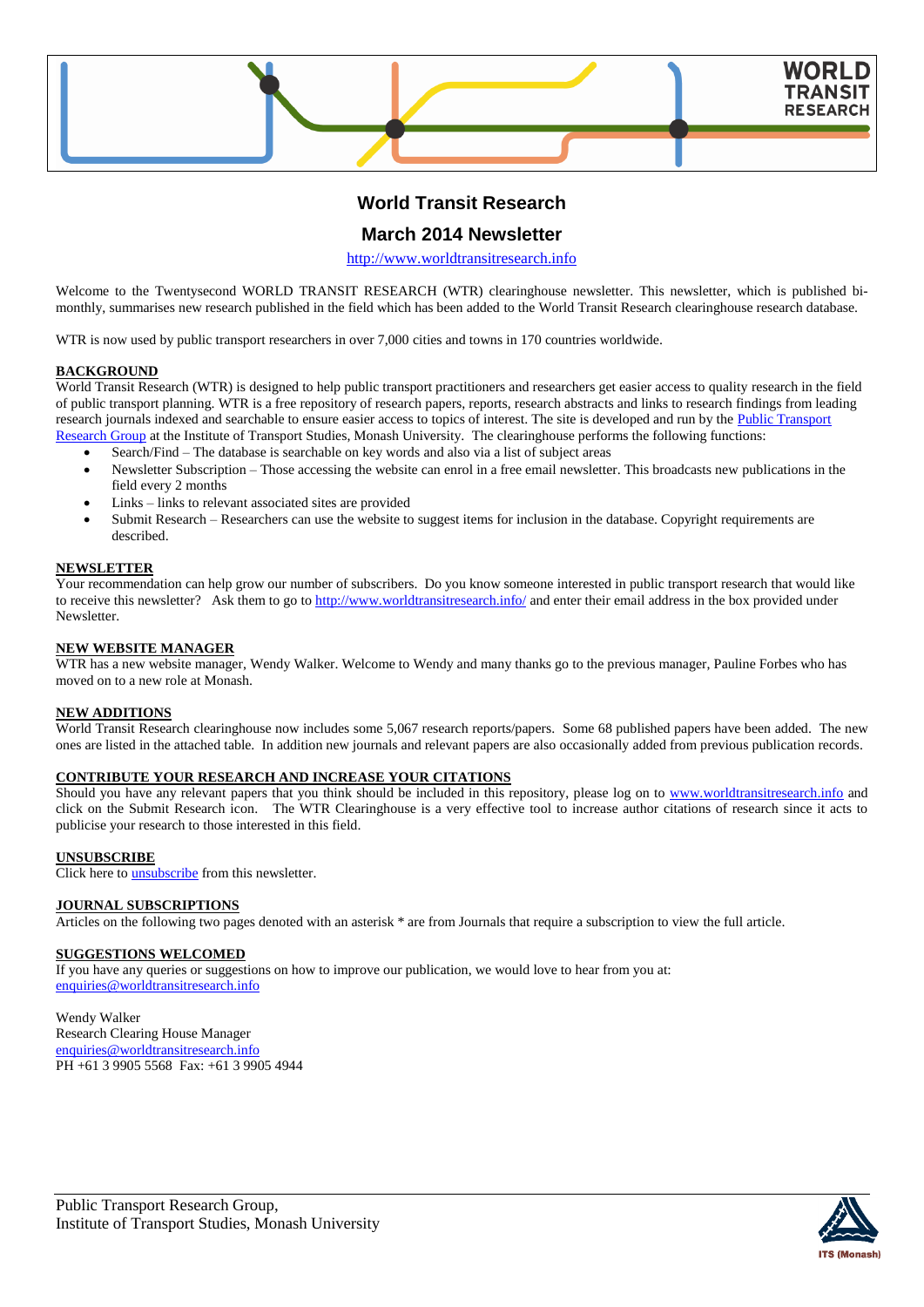## **WORLD TRANSIT RESEARCH – NEW RESEARCH PUBLICATIONS**

| <b>AUTHOR</b>                                  | <b>TITLE</b>                                                                                                | <b>DATE</b> |
|------------------------------------------------|-------------------------------------------------------------------------------------------------------------|-------------|
| D Deka, T Marchwinski                          | The revenue and environmental benefits of new off-peak commuter rail                                        | 2014        |
|                                                | service: the case of the Pascack Valley line in New Jersey*                                                 |             |
| C Upchurch, M Kuby                             | Evaluating light rail sketch planning: actual versus predicted station boardings                            | 2014        |
|                                                | in Phoenix*                                                                                                 |             |
| R Carreira, L Patrício, R N Jorge, C Magee     | Understanding the travel experience and its impact on attitudes, emotions                                   | 2014        |
|                                                | and loyalty towards the transportation provider-A quantitative study with                                   |             |
|                                                | mid-distance bus trips*                                                                                     |             |
| K Sivakumaran, Y Li, M Cassidy, S Madanat      | Access and the choice of transit technology*                                                                | 2014        |
| F Drevs, D K. Tscheulin, J Lindenmeier, S      | Crowding-in or crowding out: An empirical analysis on the effect of subsidies                               | 2014        |
| Renner                                         | on individual willingness-to-pay for public transportation*                                                 |             |
| H Badia, M Estrada, F Robusté                  | Competitive transit network design in cities with radial street patterns*                                   | 2014        |
| T-H Tsai                                       | A self-learning advanced booking model for railway arrival forecasting*                                     | 2014        |
| Y Sasaki                                       | Optimal choices of fare collection systems for public transportations: Barrier                              | 2014        |
|                                                | versus barrier-free*                                                                                        |             |
| W Ma, K. Larry Head, Y Feng                    | Integrated optimization of transit priority operation at isolated intersections:                            | 2014        |
|                                                | A person-capacity-based approach*                                                                           |             |
| B Pender, G Currie, A Delbosc, N Shiwakoti     | Improving bus bridging responses via satellite bus reserve locations*                                       | 2014        |
| Z Ma, J Xing, M Mesbah, L Ferreira             | Predicting short-term bus passenger demand using a pattern hybrid                                           | 2014        |
|                                                | approach*                                                                                                   |             |
| R Griffin, C Huisingh, G McGwin Jr             | Prevalence of and factors associated with distraction among public transit bus                              | 2014        |
|                                                | drivers*                                                                                                    |             |
| X-y Xu, J Lui, H-y Li, J-Q Hu                  | Analysis of subway station capacity with the use of queueing theory*                                        |             |
| B Yao, P Hu, X Lu, J Gao, M Zhang              | Transit network design based on travel time reliability*                                                    | 2014        |
| K Goh, G Currie, M Sarvi, D Logan              | Factors affecting the probability of bus drivers being at-fault in bus-involved                             | 2014        |
|                                                | accidents*                                                                                                  |             |
| J G Jin, L C Tang, L Sun, D-H Lee              | Enhancing metro network resilience via localized integration with bus                                       | 2014        |
|                                                | services*                                                                                                   |             |
| S Karou, A Hull                                | Accessibility modelling: predicting the impact of planned transport                                         | 2014        |
|                                                | infrastructure on accessibility patterns in Edinburgh, UK*                                                  |             |
| T Tsekeris, A-Z Souliotou                      | Graph-theoretic evaluation support tool for fixed-route transport                                           | 2014        |
|                                                | development in metropolitan areas*                                                                          |             |
| E Guerra                                       | Mexico City's suburban land use and transit connection: The effects of the                                  | 2014        |
|                                                | Line B Metro expansion*                                                                                     |             |
| A Tirachini, D H. Hensher, J M. Rose           | Multimodal pricing and optimal design of urban public transport: The                                        | 2014        |
|                                                | interplay between traffic congestion and bus crowding*                                                      |             |
| K. I. Wong, A. F. Han, C. W. Yuen              | On dynamic demand responsive transport services with degree of dynamism*                                    | 2014        |
| B Flamm, C Rivasplata                          | Perceptions of Bicycle-Friendly Policy Impacts on Accessibility to Transit                                  | 2014        |
|                                                | <b>Services: The First and Last Mile Bridge</b>                                                             |             |
| A Ceder, Y Hadas, M McIvor, A Ang              | Transfer Synchronization of Public Transport Networks*                                                      | 2014        |
| A Nasri, L Zhang                               | The analysis of transit-oriented development (TOD) in Washington, D.C. and<br>Baltimore metropolitan areas* | 2014        |
| A Deri, A Kalpakci                             | <b>Efficient Usage of Transfer based System in Intracity Bus Transit Operation:</b>                         | 2014        |
|                                                | Sample of Izmir*                                                                                            |             |
| L Nurhadi, S Borén, H Ny                       | <b>Advancing from Efficiency to Sustainability in Swedish Medium-sized Cities:</b>                          | 2014        |
|                                                | An Approach for Recommending Powertrains and Energy Carriers for Public                                     |             |
|                                                | <b>Bus Transport Systems*</b>                                                                               |             |
| P Melo, J Ribau, C Silva                       | Urban Bus Fleet Conversion to Hybrid Fuel Cell Optimal Powertrains*                                         | 2014        |
| L Eboli, C Forciniti, G Mazzulla               | Service Coverage Factors Affecting Bus Transit System Availability*                                         | 2014        |
| Å Nyblom                                       | Making plans or "just thinking about the trip"? Understanding people's travel                               | 2014        |
|                                                | planning in practice*                                                                                       |             |
| D Perrotta, J L Macedo, R J F Rossetti, J F de | Route Planning for Electric Buses: A Case Study in Oporto*                                                  | 2014        |
| Sousa, Z Kokkinogenis, B Ribeiro, J L Afonso   |                                                                                                             |             |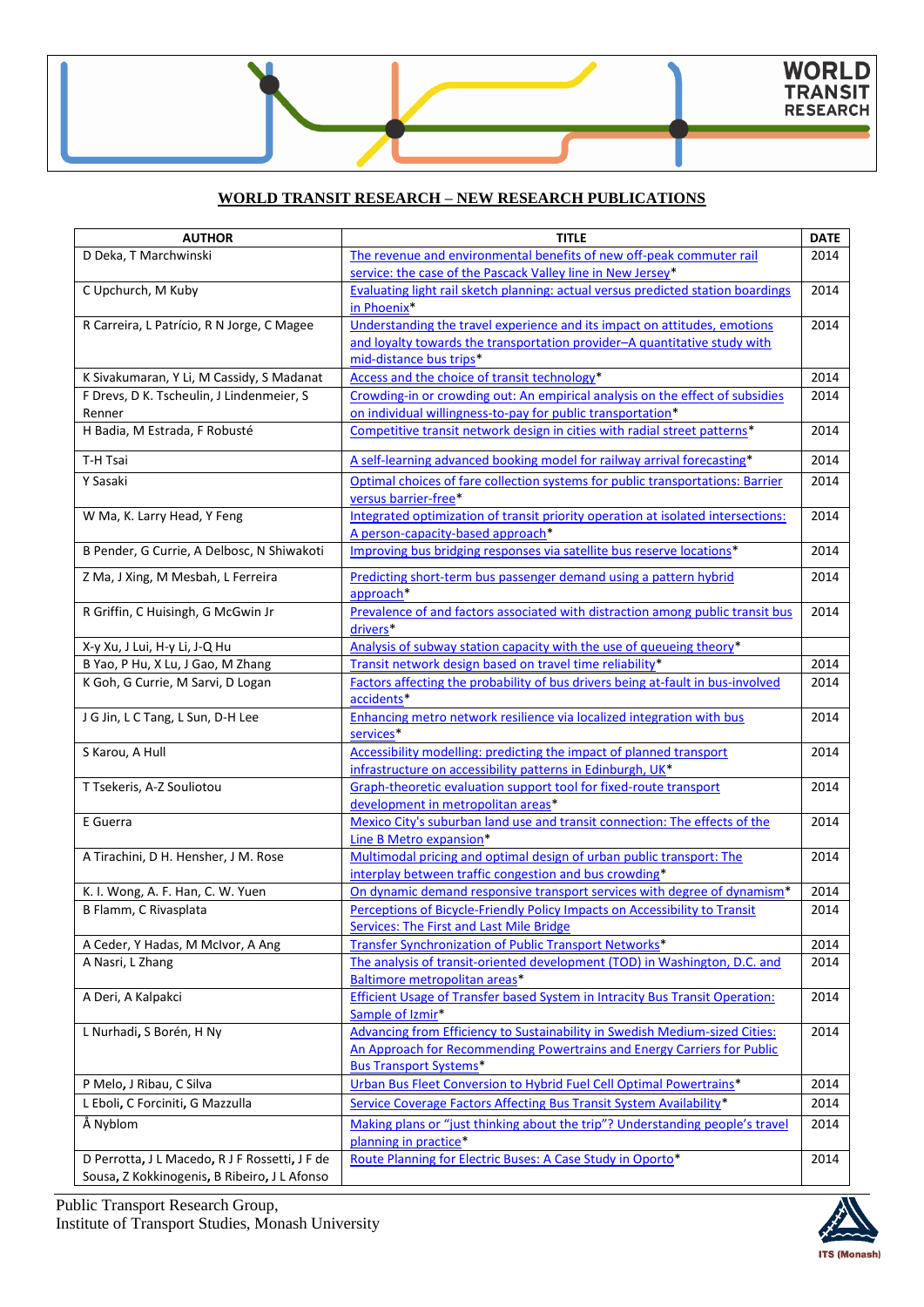# WORLD<br>TRANSIT<br>RESEARCH

| S Carrese, A Gemma, S La Spada                                 | An Emission Model to Compare Bus and Tramway Transport*                                                                                      | 2014         |
|----------------------------------------------------------------|----------------------------------------------------------------------------------------------------------------------------------------------|--------------|
| A Adamski                                                      | DISCON: Public Transport Dispatching Robust Control*                                                                                         | 2014         |
|                                                                |                                                                                                                                              |              |
| A Vitale, D C Festa, G Guido, D Rogano                         | A Decision Support System based on Smartphone Probes as a Tool to                                                                            | 2014         |
|                                                                | <b>Promote Public Transport*</b>                                                                                                             |              |
| M C Ferreira, H Nóvoa, T Galvão Dias, J                        | A Proposal for a Public Transport Ticketing Solution based on Customers'                                                                     | 2014         |
| Falcão e Cunha<br>Á Costa, S Ebert, T Stanislau                | <b>Mobile Devices*</b><br><b>Impact Analysis of Managerial Decisions on the Overall Performance of a</b>                                     | 2014         |
|                                                                | Public Transport Operator: The Case of STCP*                                                                                                 |              |
| A A Nunes, T Galvão, J Falcão e Cunha                          | Urban Public Transport Service Co-creation: Leveraging Passenger's                                                                           | 2014         |
|                                                                | Knowledge to Enhance Travel Experience*                                                                                                      |              |
| S Pensa, E Masala, M Arnone, A Rosa                            | Planning Local Public Transport: A Visual Support to Decision-making*                                                                        | 2014         |
| A Placido, V De Martinis, B Montella, M                        | Effects of Travel Demand Levels on Optimal Strategies for Metro System                                                                       | 2014         |
| Gallo, L D'Acierno                                             | Management in Failure Contexts*                                                                                                              |              |
| A Galelo, A Ribeiro, L M Martinez                              | Measuring and Evaluating the Impacts of TOD Measures - Searching for                                                                         | 2014         |
|                                                                | Evidence of TOD Characteristics in Azambuja Train Line*                                                                                      |              |
| R de Oña, L Eboli, G Mazzulla                                  | Monitoring Changes in Transit Service Quality over Time*<br>Measuring the vulnerability of public transport networks*                        | 2014         |
| E Rodríguez-Núñez, J C García-Palomares                        |                                                                                                                                              | 2014         |
| Y J Singh, P Fard, M Zuidgeest, M Brussel, M<br>van Maarseveen | Measuring transit oriented development: a spatial multi criteria assessment                                                                  | 2014         |
| JYJ Chow, H R Sayarshad                                        | approach for the City Region Arnhem and Nijmegen*<br>Symbiotic network design strategies in the presence of coexisting                       | 2014         |
|                                                                | transportation networks*                                                                                                                     |              |
| M J Smart                                                      | A volatile relationship: The effect of changing gasoline prices on public                                                                    | 2014         |
|                                                                | support for mass transit*                                                                                                                    |              |
| R-C Jou, T-Y Chen                                              | Factors affecting public transportation, car, and motorcycle usage*                                                                          | 2014         |
| A McLellan, D Collins                                          | "If You're Just a Bus Community  You're Second Tier": Motivations for Rapid                                                                  | 2014         |
|                                                                | Mass Transit (RMT) Development in Two Mid-sized Cities*                                                                                      |              |
| C Lamontagne                                                   | Advanced Wayside Energy Storage Systems for Rail Transit*                                                                                    | 2013         |
| S A H. Zahabi, L F. Miranda-Moreno, Z                          | Urban Transportation Greenhouse Gas Emissions and Their Link with Urban                                                                      | 2013         |
| Patterson, P Barla                                             | Form, Transit Accessibility, and Emerging Green Technologies Montral,                                                                        |              |
|                                                                | Quebec, Canada, Case Study*                                                                                                                  |              |
| X Wang, A Khattak, Y Zhang                                     | Is Smart Growth Associated with Reductions in Carbon Dioxide Emissions?*                                                                     | 2013         |
| C-H P Tsai, C Mulley, G Clifton                                | A Review of Pseudo Panel Data Approach in Estimating Short-run and Long-<br>run Public Transport Demand Elasticities*                        | 2013         |
| J Chang, C Morahan, G Rive, J Thomas, C                        | Customers requirements of multimodal travel information systems                                                                              | 2013         |
| Crooks                                                         |                                                                                                                                              |              |
| F Shi, G-m Xu, B Liu, H Huang                                  | Optimization method of alternate traffic restriction scheme based on elastic                                                                 | 2013         |
|                                                                | demand and mode choice behavior*                                                                                                             |              |
| T Bhattacharya, J R. Brown, M Jaroszynski, T                   | <b>Restructuring from a Central Business District-Focused to a Decentralized</b>                                                             | 2013         |
| Batuhan                                                        | <b>Transit System*</b>                                                                                                                       |              |
| L Naegeli, H Orth, U Weidmann, A Nash                          | High-Quality Public Transport and Promotion of Nonmotorized Transport-                                                                       | 2013         |
|                                                                | Compromise or Complement?*                                                                                                                   |              |
| S G Lee, D Tong, M Hickman<br>M Nazem, M Trépanier, C Morency  | <b>Generating Route-Level Mutually Exclusive Service Areas*</b><br><b>Integrated Intervening Opportunities Model for Public Transit Trip</b> | 2013<br>2013 |
|                                                                | Generation-Distribution*                                                                                                                     |              |
| K Bertolaccini, N E. Lownes                                    | Effects of Scale and Boundary Selection in Assessing Equity of Transit Supply                                                                | 2013         |
|                                                                | Distribution*                                                                                                                                |              |
| C Frei, H S. Mahmassani                                        | Riding More Frequently, Estimating Disaggregate Ridership Elasticity for a                                                                   | 2013         |
|                                                                | Large Urban Bus Transit Network*                                                                                                             |              |
| V Perk, S Bovino, M Catalá, S Reader, S                        | Silver Line Bus Rapid Transit in Boston, Massachusetts, Impacts on Sale Prices                                                               | 2013         |
| Ulloa                                                          | of Condominiums Along Washington Street*                                                                                                     |              |
| M Schabas                                                      | Who Rides Airport Railways? The Case of London City Airport*                                                                                 | 2013         |
| R Nail, J Kumi, K Denny, E Miller-Hooks                        | Robust Dynamic Distribution of Security Assets in Transit Systems*                                                                           | 2013         |
| J de Abreu e Silva, H Bazrafshan                               | User Satisfaction of Intermodal Transfer Facilities in Lisbon, Portugal, Analysis<br>with Structural Equations Modeling*                     | 2013         |
| I Kaysi, B Alshalalfah, A Shalaby, A Sayegh,                   | Users' Evaluation of Rail Systems in Mass Events, Case study in Mecca, Saudi                                                                 | 2013         |
| M Sayour, A Gutub                                              | Arabia <sup>*</sup>                                                                                                                          |              |
|                                                                |                                                                                                                                              |              |